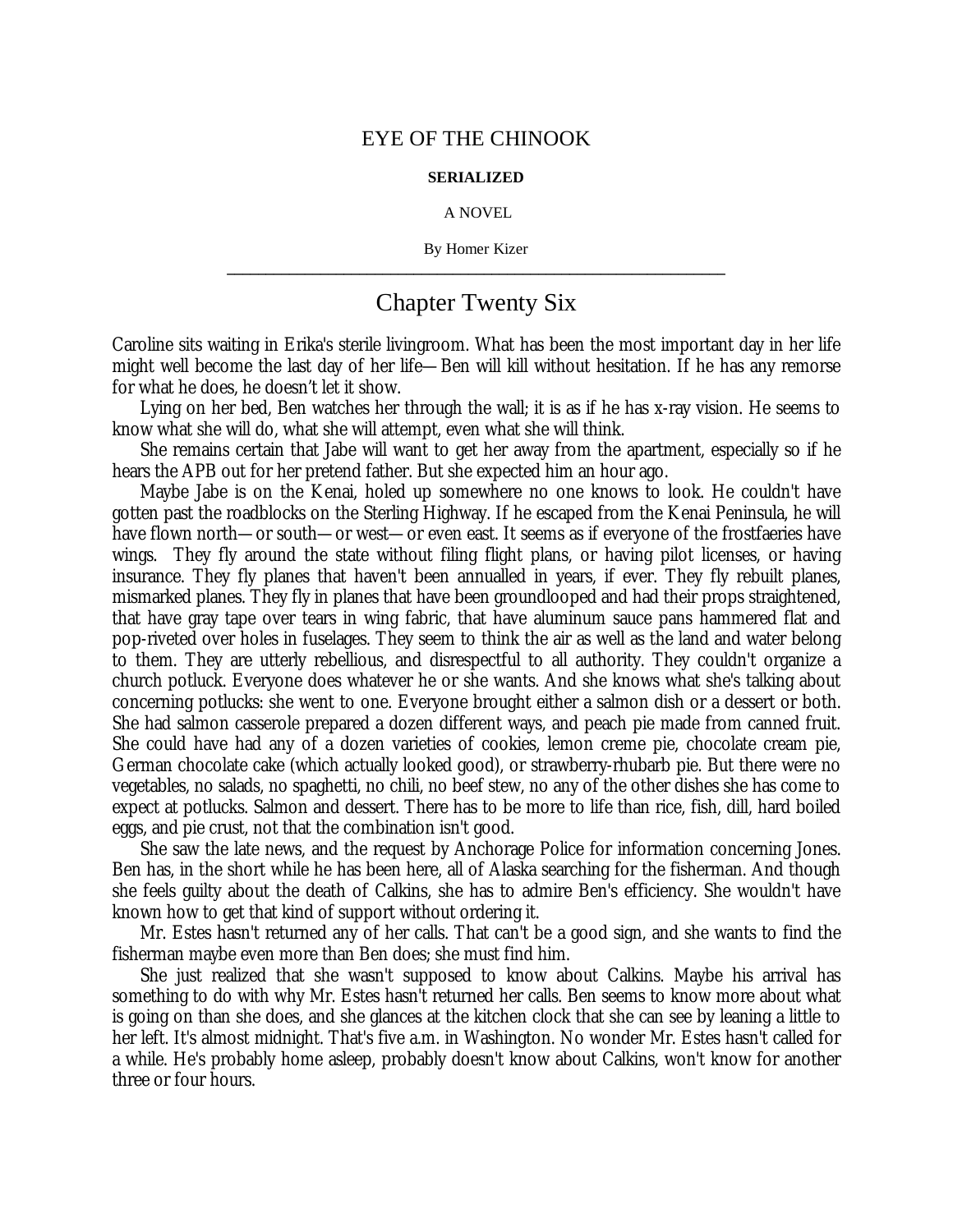She can't report Calkins' death. All she can do is what she has been doing, rounding up Committee members and other dissidents.

She doesn't hear Jabe opening her door until he closes it behind himself: "How did you get in?"

He holds up a plastic Master Charge card. "I can't stay. I heard the broadcast about Les. You have to go to him, get him out of where he is, get him across the border."

"Where is Dad?"

"The last place anybody would expect to find him— "

"Don't keep me waiting."

"Wainwright, Fort Wainwright. He's on the base. They have everything there that he needs… I have to be goin. Take care of yourself, and get hold of your dad. He'll need you."

"How do I do that?"

"You know how, I don't. He left you instructions years ago in case this ever happened. Told me he did, said you'd know." Jabe, fearing a trap, hasn't let go of the doorknob. He now pulls the door back open, turns and almost sprints across the corridor and out her building's Arctic entry.

Stepping into the livingroom, Ben says, "He's a rabbit who's felt the shadow of an eagle."

"He's more scared than I thought he'd be."

"We may know where Itzak is— how do we get him?"

"I don't know. Guess we have to question the real Erika Jones. Guess we have the marshals bring her up from Vegas." She would pour herself a drink if she had a beer to chase it. As it is, the only alcohol remaining in the apartment is a bottle of cooking sherry. She drank most everything else the night Jones was spirited out of the hospital with no one seeing him leave. She would've restocked Erika's liquor cabinet if she'd thought she would still be here. But after the detainment of Phil Sharpe— that's when she really emptied bottles. She wanted to forget the smile on his wife's face. She thought she'd be on her way back to Washington in a day or two. *But it only has been a day.* This day, though, has seemed like a lifetime, with hours seeming longer than whole days usually are. After all, it was this afternoon that she was lunching with Ben in the Crow's Nest. *That's impossible, it has to be longer ago than that.* But it hasn't been: he has compromised her, and now virtually owns her body, blood and breath in one afternoon. He could prostitute her if he wanted. Yes, he could.

*How has this happened? How could I have lost control so quickly, so easily? He hasn't beaten me, tortured me. He hasn't done anything physical— well, not really. He touched me when I was afraid to say no. Yes, his touch was gentle, but it was nevertheless ruthlessness. I didn't want touched. Yet I couldn't stop him— and because I couldn't stop him, all of this has happened.*

*He knew I couldn't stop him— that's what makes all of this so evil.*

*I'm intelligent, reasonably well educated, not from a deprived background. I've had a good job, but I wanted something more than I had. But this? I don't think so, no way. So what went wrong?* She knows. It was the combination of him showing her the photo of the scientist and her knowing he would kill her, had to kill her.

The certainty of her murder is what caused her to compromise her principles, she thinks. Life is fragile. She isn't looking to die, wasn't looking to die this afternoon. Anything is better than death. As long as she's breathing, she has a chance.

What chance does she really have? Calkins was dead within a half dozen heartbeats. Five seconds, maybe. Not even long enough to scream. And Ben would do that to her if she doesn't cooperate with him. Every bit as coldly. No compassion, no feelings— it's like he's a different species. She has never met anyone like him. Life doesn't, for him, have the same value as it does for her and for everyone she knows. Oh, he can be tender as he was with her not an hour before he killed Calkins, but she sensed that his tenderness was false. It was like a person biting a dog on the nose to show the dog who's boss. His tenderness was him getting down on her level to communicate his dominance. It wasn't love, or even lust. It was simple interspecies communication.